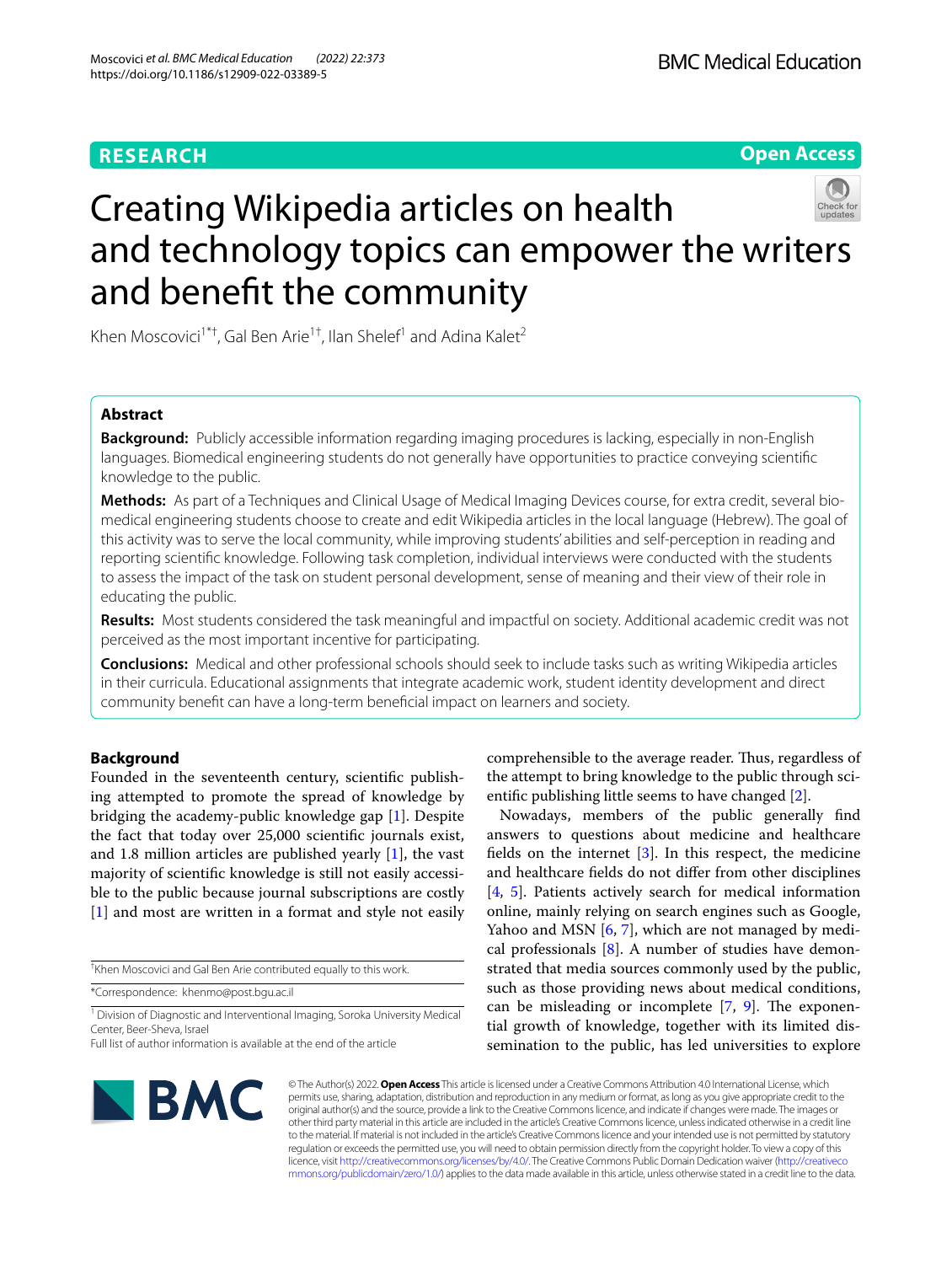alternative methods of spreading knowledge, outside of scientifc publishing. Some of these methods include encouraging op-ed writing by researchers, and using Blogs, Twitter, and other publishing forms aimed at the general public [[8,](#page-4-6) [10\]](#page-4-8).

Multidisciplinary training is needed to ensure that professionals from all relevant disciplines are able to provide accessible high quality professional knowledge to the public  $[11, 12]$  $[11, 12]$  $[11, 12]$  $[11, 12]$  $[11, 12]$ . The rise in use of medical imaging is among the most important technical advances in medicine in recent years [\[13\]](#page-4-11). We sought to engage bioengineering students and enable them to bridge the academy-public knowledge gap in medical imaging. Current medical trends dictate that most people undergo several imaging exams in their lifetime. Indeed, chest x-rays, ultrasound, computed tomography (CT) and Magnetic Resonance Imaging (MRI) have become extremely common in everyday medical practice  $[14-16]$  $[14-16]$  $[14-16]$  while there has not been a commensurate expansion of reliable information accessible to patients. Wikipedia, a free online rigorously peer reviewed encyclopedia is among the top websites in the health-related topics for the public [\[6](#page-4-4), [17\]](#page-4-14). A number of studies reported that 90% of engineering students and over 50% of physicians, especially junior physicians, use Wikipedia frequently for academic and professional purposes [[18,](#page-4-15) [19](#page-4-16)]. However, Wikipedia's information is not readily available in non-English languages [[20\]](#page-4-17).

As in the proverb of the blind men and the elephant, patients, physicians, and biomedical engineers perceive medical imaging (the elephant in this case) diferently, with distinct scopes of knowledge, understanding and expectations. There is a need to both prepare biomedical engineers to collaborate and communicate scientifc knowledge across professions and with the public and to build capacity to provide much needed information to Hebrew-only reading populations (there are approximately 9 million Hebrew speakers worldwide). In this curricular innovation, we evaluated the impact of an assignment to write Wikipedia articles in the medical imaging feld on students' ability to access and interpret the relevant scientifc knowledge and their motivation to contribute to the public good.

## **Methods**

## **Curriculum**

'Techniques and Clinical Usage of Medical Imaging Devices' is an elective course held in our institute for 3rd and 4th year biomedical engineering students (4 years degree). The course (taught by a clinical radiologist, GBA) aims to introduce the clinical aspects of medical imaging to future engineers and to encourage a link between clinicians and engineers. Among the learning

objectives of the course is to prepare students to disseminate scientifc knowledge to the general Hebrew speaking public (the full course curriculum presented in Additional fle: [1](#page-3-1) Appendix 1). Due to the nature of the task and anonymity of the interviews, we were unable to assess and include any demographic data about the students who participated in this project.

### **Intervention**

Students (during 2019–2020), working individually or in pairs, could elect to write or edit a Wikipedia article in the feld of medical imaging for extra course credit. They were required to review the current literature and to reference all the available knowledge indexed in PUB-MED. Wikipedia articles are intended for use by the public, and thus, students were expected to rewrite current data in a style and literacy level that would be accessible to the general public. Students were permitted to select any topic in the scope of biomedical engineering, and to choose one of two options: writing a new Hebrew Wikipedia article (a minimum of 300 words, or if the article existed in a diferent language the addition of 50 new words and at least 2 new scientifc references was required) or editing an existing Hebrew Wikipedia article (while adding at least 300 new words and at least 8 scientifc references). When contacted, the local Wikipedia Non Governmental Organization recommended writing new articles as opposed to editing existing ones, as the best means to impact society as refected in the number of views. Course faculty approved the topics prior to task commencement, and guided the students, throughout the task, on selection of high quality literature and clarity and technical quality of the writing. Upon completing the task, each student received 5 bonus points to the fnal grade (of 100 points) in a binary manner (all or none).

## **Student assessment**

Wikipedia articles written by the students were assessed for quality and accuracy of the scientifc writing by a diagnostic radiology specialist (GBA) after the material was uploaded to the Wikipedia draft space, but prior to online publishing and peer review.

## **Evaluation**

To evaluate students' motivation and the educational impact of the task, we distributed questionnaires to those who chose not to perform the task and interviewed the students who completed the task. Questionnaires for the non-participating students contained two open questions. Students were asked to cite the main reason for not undertaking the task and how they perceived the task. To avoid any pressure to perform the task, the questionnaire was delivered only after the course ended. An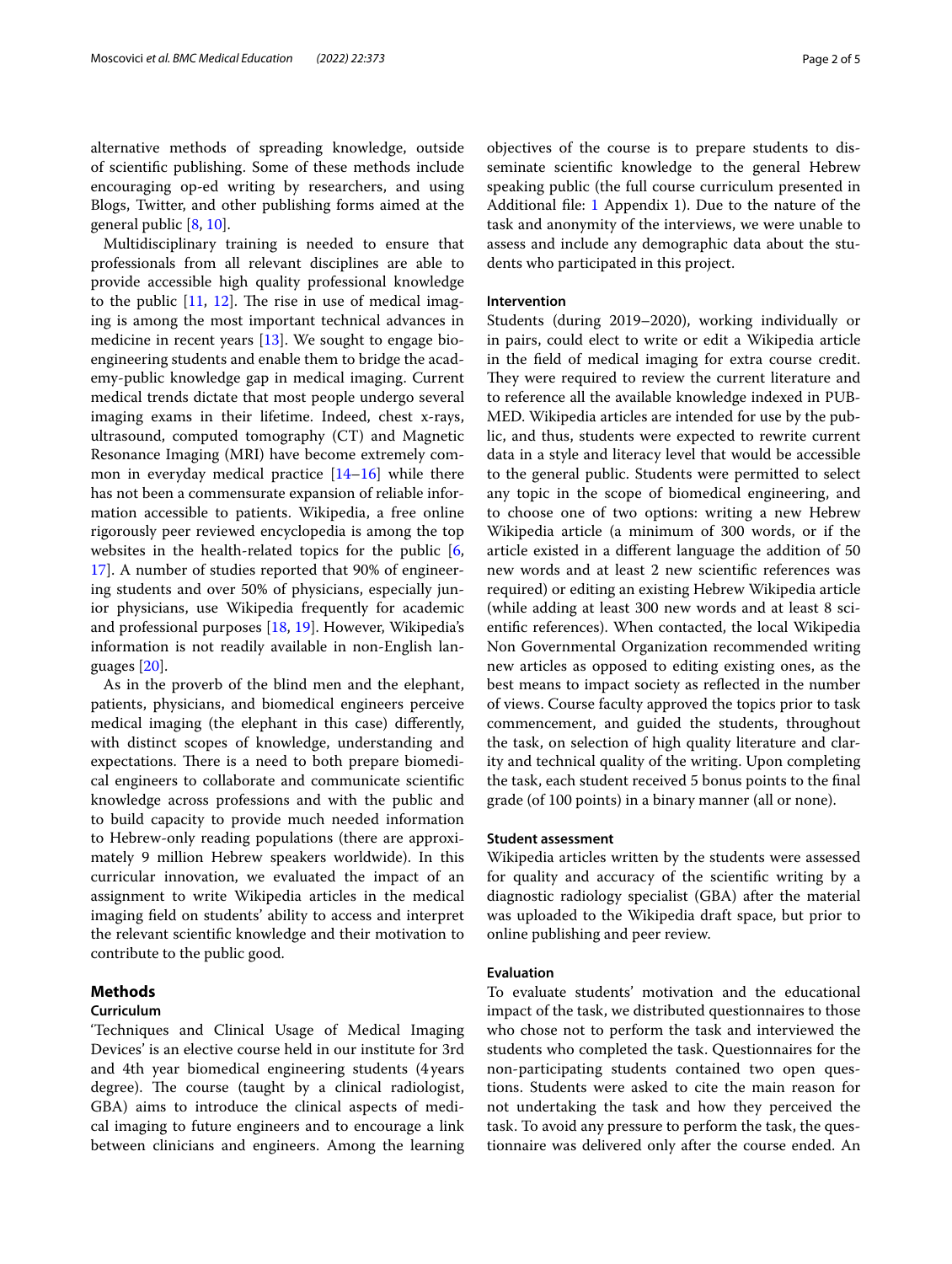individual independent of the course faculty interviewed all students who completed the task. The interviews were semi-structured (see Additional fle: 1 Appendix [2\)](#page-3-1) and addressed three main topics: 1) Perception of societal and personal gaps in medical knowledge 2) Wikipedia as a platform to address those knowledge gaps 3) personal competence during academic studies, and 4) the experience of the task. Data collected from the questionnaires and interviews were thematically analyzed using Braun and Clarke's framework [[21,](#page-4-18) [22](#page-4-19)]. The text from the questionnaires was compiled and interviews were audio recorded and then transcribed by the independent interviewer who removed all personally identifying information. The independent reviewer has summarized points from all the interviews (3000 words total approximately in length) and submitted it to the authors, to prevent any personal bias of recognizing any detail or voice of students.

## **Results**

Of the 28 students enrolled in the course, 13 participated in the described task and wrote 7 new Hebrew Wikipedia articles in the medical imaging feld. None of the students decided to edit an existing Hebrew Wikipedia article. All but one student opted to complete the assignment collaboratively in pairs.

All the articles were approved for publishing by the local community peer reviewers, and as of November 12th, 2021 (fourteen months from the end of the course), these seven articles were viewed 17,154 times.

All students who performed the task were in the second half of the undergrad degree. Given the small number of participants and the choice to maintain confdentiality we did not collect individual descriptive characteristics. Most students who participated did not have any prior Wikipedia editing experience, except one student. All students expressed a high level of English and Hebrew language literacy and did not expect that reading, interpreting, or writing about medical and scientifc materials would pose insurmountable difficulties in preparing the task. Nor were they concerned about navigating the Wikipedia technical environment.

#### **Motivation to undertake the task: contributing to society**

Students cited reasons for undertaking the task including; a sense of meaning in performing an academic task that is accessible to all; an opportunity to contribute to society; and a personal desire to seek professional medical knowledge. Interestingly, both students who did and those who did not complete the task stated that the bonus grading (5 points of 100) was perceived as inadequate for the time they estimated the task would demand.

Most students (9 of 15) who did not undertake the task cited their apprehensions regarding their workload during the semester. Nonetheless even those students who did not participate perceived the task as meaningful.

## **Challenges in completing the task: topic selection**

Students mentioned that the scientifc reading was the most time-consuming part of the task and it added signifcantly to their workload, as they expected. However, they encountered little to no technical difficulties in handling the Wikipedia website. According to the students their main challenge was to select content important to both lay people and medical professionals. Only a minority of the students (2 of the 13) revealed that a personal medical experience was the main consideration in choosing a specifc topic.

## **Student satisfaction and concerns**

Most (8 of 13) of the students who performed the task were satisfed with the results. Satisfaction was expressed several times during the interviews in phrases such as - *"Tis was one of the only practical assignments in my studies that could make an impact"*. Those who were not satisfied claimed that they were limited in writing about medical topics due to their training in engineering. Further, some expressed concern that the encyclopedic writing style requirements of Wikipedia does not fully convey the intended message to the public. These respondents felt that popular health media, such as health sections in news websites, could also contribute to society's knowledge. Students stated that the task difered from other tasks in their academic studies in many aspects, including: *the* c*ontribution to society, the uniqueness of the research experience, and writing about medical knowledge for the general public.*

When asked to elaborate on the above mentioned aspects, students defned 'contribution to society' as an action which reduces medical knowledge gaps between the general public and professionals. 'Unique research and writing about medical topics' were described as the single task in their training, which required them to go beyond reading only about technical engineering topics, and they appreciated the challenge and value of learning to translate and simplify these complex ideas to be understandable by the general public. Students stated that in contrast to other academic tasks that were not published and kept inside the academy 'walls', this task was published almost immediately to the general public as a Wikipedia article, easily accessible from every search engine. Completing a task that pushes through 'the boundaries of the classroom' contributed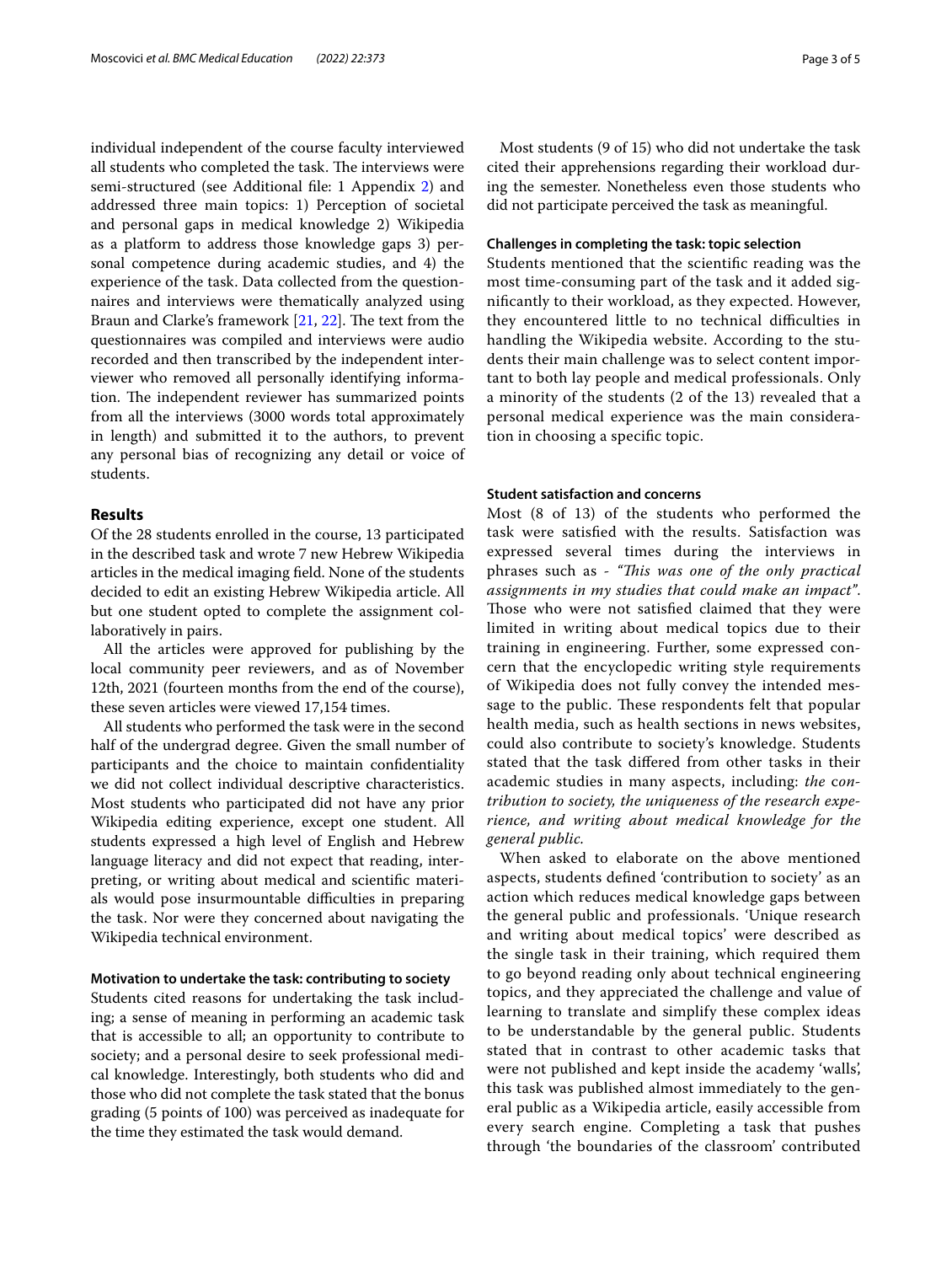to the students' feeling that they can have an impact on society. Accordingly, most stated that they did not feel that their skills and abilities in completing tasks under pressure or in summarizing and editing information improved.

## **Discussion**

Students of biomedical engineering were ofered, and half participated in, an academic assignment with an opportunity to practice the communication of scientifc knowledge to the public. This task was unique in that it required students to interact with the public in nonacademic domains. Most of the students who participated in the course, including those who did choose to do the assignment, felt that it was meaningful and original. While it is possible that students were initially motivated simply by the opportunity to receive additional credit in in this competitive degree program, in the end all students acknowledged that the bonus credit was modest for the efort required and recognized that the real value of the task was the opportunity to contribute to learn how to interpret complex scientifc ideas for the lay public. These are skills that are likely to serve them well throughout their careers.

## **Knowledge dispersion in the information age**

Patients and doctors consume more and more information from nonacademic sources [[6](#page-4-4), [7\]](#page-4-5), such as websites and social networks. Much of this information is not reliable nor peer reviewed. We aimed to engage students in transforming academic knowledge into an accessible nonacademic source that can increase the health literacy of the general public. Limitations in delivering knowledge using this method include steering students toward selecting appropriate topics for the task and advertising the availability of the information to the person in need of it.

## **Conclusions**

## **Generating public knowledge with an academic course**

Every non-English language speaking community needs better access to medical knowledge. Designing educational activities across the health professions including medical students, nursing, pharmacy students among others, especially in language groups with relatively small populations can ensure such populations have broad access to information. Our very limited experience piloting this novel approach to involving students in generating high quality public information suggests that it could have great value if implemented as a mandatory task.

As next steps we hope to study the impact of this educational activity on; the development of a student's

skills, professional identity and involvement in multidisciplinary collaborations and direct impact on improving the public's access to scientifc information. Practices and conclusions from this experience with biomedical engineering students can be easily applied to other academic faculties or departments improving on levels of general and health literacy levels in the targeted communities.

## **Supplementary Information**

The online version contains supplementary material available at [https://doi.](https://doi.org/10.1186/s12909-022-03389-5) [org/10.1186/s12909-022-03389-5](https://doi.org/10.1186/s12909-022-03389-5).

<span id="page-3-1"></span>**Additional fle 1.**

#### **Acknowledgements**

We would like to acknowledge Adva Alyagon, who has conducted interviews for the participants of the study. We wish to thank Dr. Keren Shatzman (Wikimedia Israel) for providing instructional materials and technical support.

#### **Authors' contributions**

K.M, G.BA, I. S and A. K all participated in the idea, design of the study, writing of the manuscript and editing the results. K. M and G.BA also took great efforts at collecting the data. All authors reviewed and revised the research in all phases.

#### **Funding**

No funding was received for this study.

#### **Availability of data and materials**

The datasets generated and/or analyzed during the current study are not publicly available due to its nature, it is recordings in Hebrew of meetings and follow up with students, that do not contain any personal information but are personal in nature. The analysis and transcripts are available from the corresponding author on reasonable request.

#### **Declarations**

#### **Ethics approval and consent to participate**

All experiments were pre-approved by the IRB board of the Faculty of Health Sciences, Ben Gurion University, Israel (ethics committee) with written and documented approvals given to Dr. Gal Ben-Arie. All methods of research and inquiry were carried out in accordance with relevant guidelines and regulations. Informed consent was obtained from all subjects.

#### **Consent for publication**

Non applicable.

#### **Competing interests**

No competing interests to declare for this manuscript or publication.

#### **Author details**

<sup>1</sup> Division of Diagnostic and Interventional Imaging, Soroka University Medical Center, Beer-Sheva, Israel. <sup>2</sup> Robert D. and Patricia E. Kern Institute for the Transformation of Medical Education, Medical College of Wisconsin, 8701 W. Watertown Plank Road, Wauwatosa, WI 53226, USA.

#### Received: 15 April 2021 Accepted: 13 April 2022 Published online: 16 May 2022

#### **References**

<span id="page-3-0"></span>1. Swan: Policy guidelines for the development and promotion. - Google Scholar. Accessed May 16 2020. [https://scholar.google.com/scholar\\_](https://scholar.google.com/scholar_lookup?title=Policy%20Guidelines%20for%20the%20Development%20and%20Promotion%20of%20Open%20Access&publication_year=2012&author=Swan%2CA) lookup?title=[Policy%20Guidelines%20for%20the%20Development%](https://scholar.google.com/scholar_lookup?title=Policy%20Guidelines%20for%20the%20Development%20and%20Promotion%20of%20Open%20Access&publication_year=2012&author=Swan%2CA)